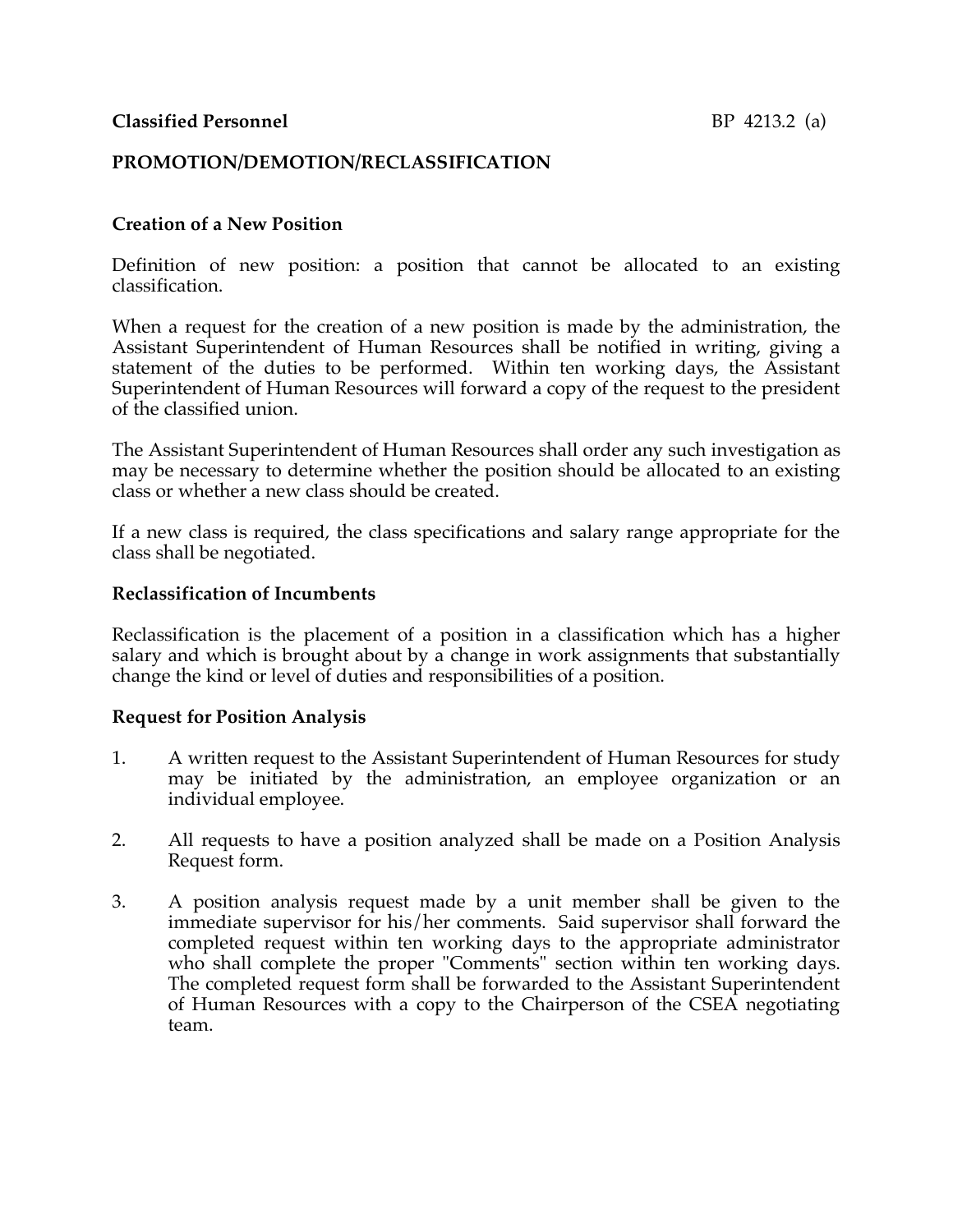## **PROMOTION/DEMOTION/RECLASSIFICATION** (continued)

- 4. Any properly completed position analysis request received by the Human Resources Office shall be presented to the Assistant Superintendent of Human Resources for review and determination as to whether or not there is sufficient justification for conducting a position analysis.
- 5. Unit members shall be notified of the status of their request for position analysis by the Assistant Superintendent of Human Resources after he/she has made a determination as to whether or not a position analysis shall be conducted.
- 6. After the Assistant Superintendent of Human Resources reviews the request for position analysis, the unit member shall have the right to present his/her request for reclassification through the collective bargaining process for negotiations.

### **Position Analysis**

- 1. If the Assistant Superintendent of Human Resources determines that there is sufficient justification for conducting a position analysis, the Personnel Office shall analyze or cause to have analyzed all positions approved for analysis by the Assistant Superintendent of Human Resources.
- 2. Upon completion of position analysis, the request for reclassification shall be presented to the district and classified bargaining teams for negotiation.
- 3. If the agreement for reclassification is reached by the bargaining teams, the reclassification will be recommended to the Board for approval.
- 4. Reclassification of a position shall become effective on the date prescribed by the Board and shall not have retroactive effect.

### **Effects on Incumbents**

- 1. If a position is reclassified to a higher classification, the incumbent shall be entitled to serve in the higher level position.
- 2. A bargaining unit member who is reclassified with his/her position shall receive the step on the new range, which provides an increase.

## **Special Conditions**

1. New positions will not be considered for reclassification until at least one year has elapsed since the creation of the position.